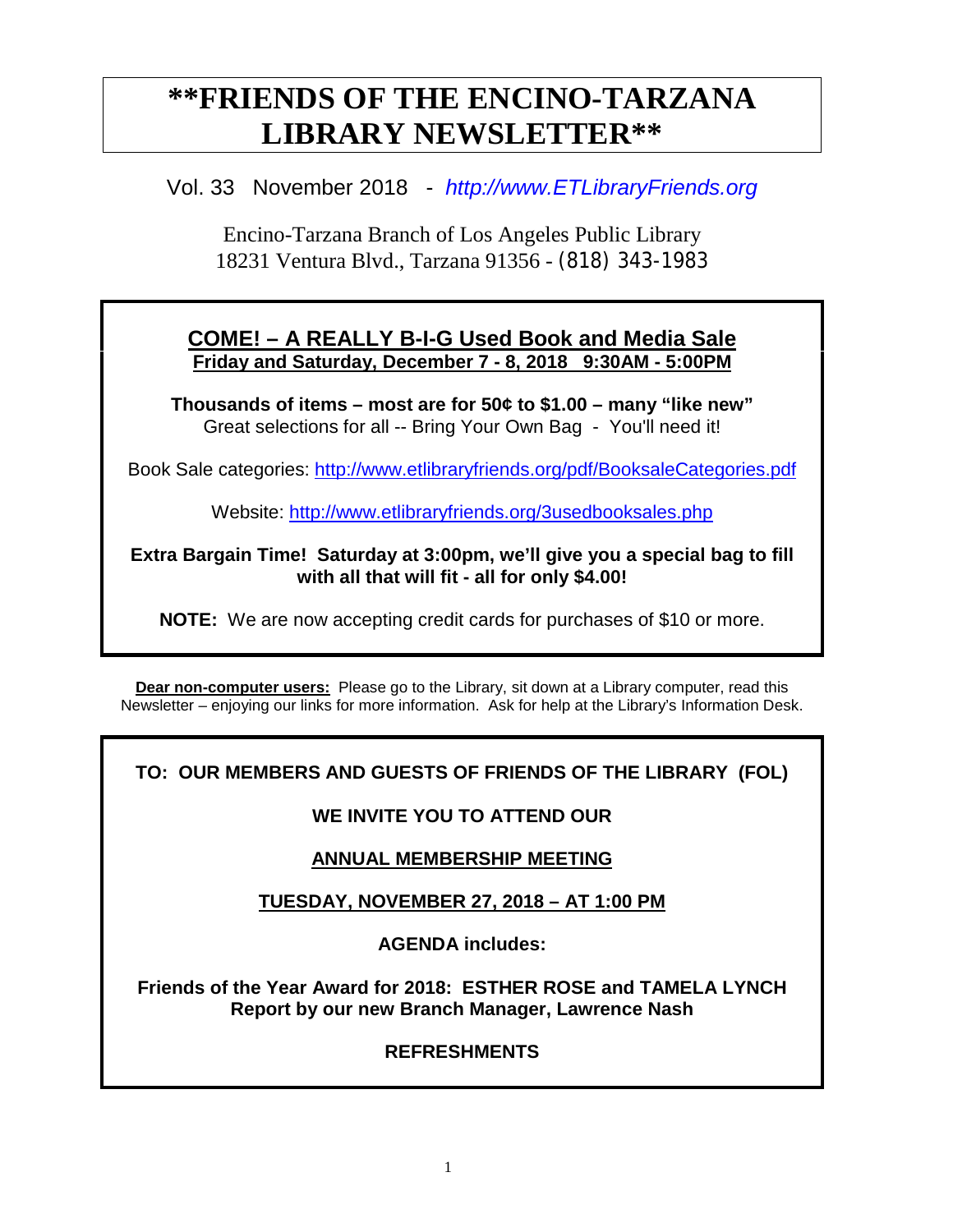# **PRESIDENT'S REPORT FROM MAGGI STERN**

The Friends of the Encino-Tarzana Library have had a busy 2018. I'm sure you've all seen our fabulous new Logo on our website. We've even imprinted it on our new Tote bags. These bags, waiting for you in our bookstore, are a wonderful way to advertise our Friends' group as well as being a practical way to tote almost anything.

Our donations of books and media have been plentiful and we encourage you to continue to be so generous. We've rented a storage locker to house all of our book sale equipment in order to leave more space for our donations. We've added The Square, a device that now enables us to take credit cards, for our Book Sales.

Also, our Book Store has a new addition - a bookshelf for the large paperbacks and science fiction books making them more accessible.

We are always in need of volunteers. Please contact me or pick up a form in the Library to join us and get involved…have a voice as we continue to grow. We are looking forward to making this coming year even better and more innovating than ever before.

### **WELCOME LAWRENCE NASH, OUR NEW SENIOR LIBRARIAN AND BRANCH MANAGER**

[Larry's Response:] Thanks for welcoming me to the Encino-Tarzana Branch Library and its Friends community. I am a new senior librarian, but I have experience as an acting senior librarian at Cahuenga, Goldwyn Hollywood, and the J.C. Fremont branches in the Hollywood Region of the Los Angeles Public Library. Encino-Tarzana is a very busy branch and I am excited to be here. Not only is our circulation very high, but we have a large, dedicated Friends group that loves the library, literacy, and giving back to our community. I am looking forward to leading the Encino-Tarzana Library and continuing its tradition of excellent customer service. During my tenure here, I feel we can improve our outreach and programming to different communities in our area.

(See website with photo <<http://www.etlibraryfriends.org/2librarian.php>>)

# **SURPRISE! FOL BOOKSTORE UPDATE**

CHECK OUT OUR NEW SHELVES on the left as you enter our Bookstore.... You will find a great selection of large paperbacks, large print, and science-fiction -now more easily accessible.

-- And, pick up a gorgeous Friends of Encino-Tarzana Library tote bag to carry your new books. (Only \$3).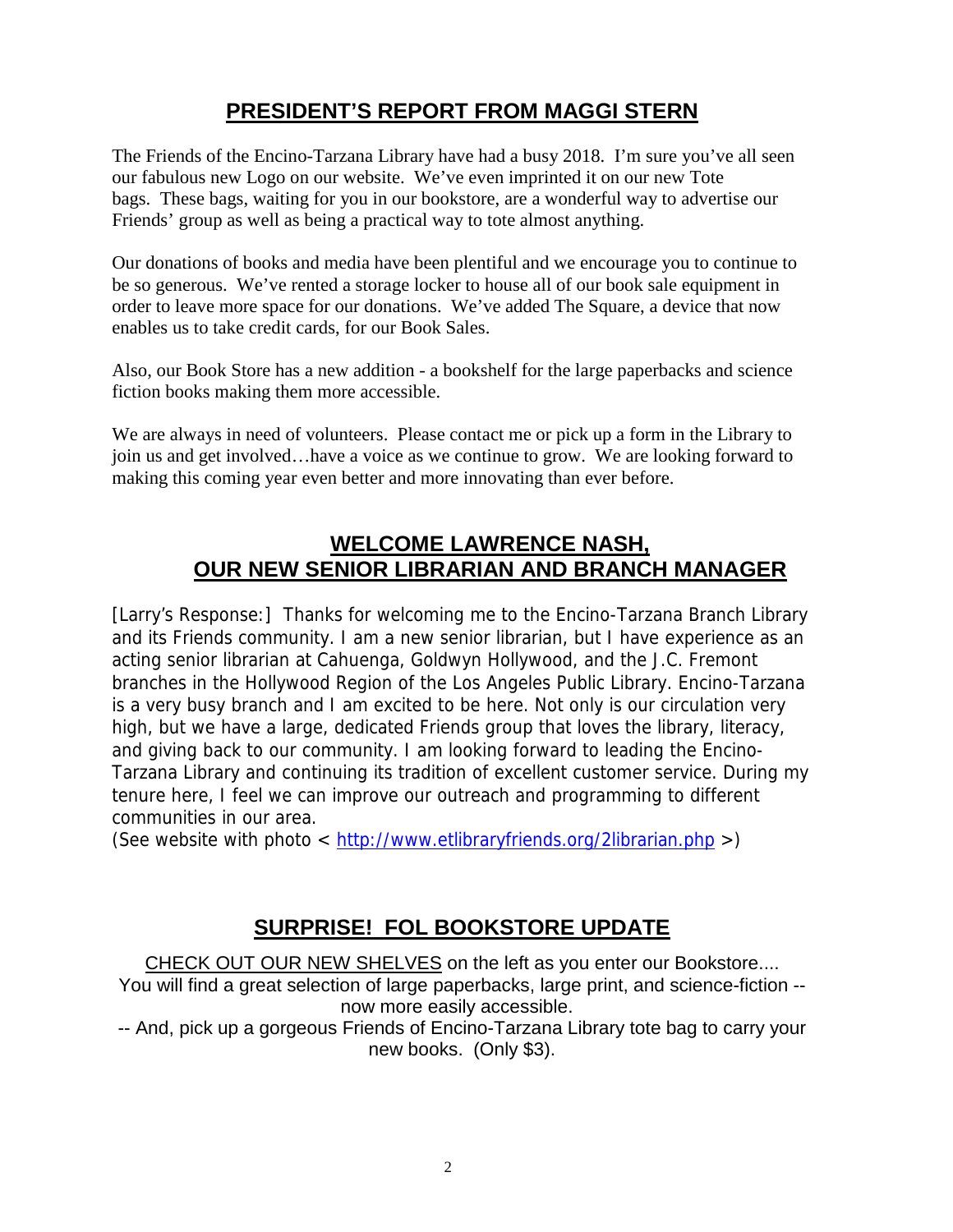# **REPORT ON FOL BOOK CLUBS**

By Maggi Stern, FOL President

We have two interesting Book Clubs. We welcome you to join and we need a volunteer to serve as Chair. If you'd like to join, or join and serve as Chair, please contact, Maggi Stern at [presidentetfol@gmail.com](mailto:presidentetfol@gmail.com) Special appreciation and thanks to CAROL FOX, who served as our Book Club Chair for many years.

Here are our Book Clubs, and the dates and times they meet in our Library:

#### **"Delve Into History" – covers all nonfiction historical time periods and topics. Meets third Monday of every month at 3:00pm.**

#### **"Page Turners" – covers any/all books of any genre, time period, and both fiction and nonfiction. Meets last Monday of every month at 5:00pm.**

As Chair, your responsibilities will be:

- 1) Before meeting: Work with Judy Russell < [webmanager@etlibraryfriends.org](mailto:webmanager@etlibraryfriends.org) > to send reminder email (she will introduce you to our "listserv")
- 2) Set Up: Ask circulation desk for key and open meeting room. Let circulation know to lock up when you are done.
- 3) At end of meeting: Arrange for book choices and discussion leaders for next meetings.
- 4) After meeting: Send Judy Russell < [webmanager@etlibraryfriends.org>](mailto:webmanager@etlibraryfriends.org), Regina Perlovskaya [<rperlovs@lapl.org>](mailto:rperlovs@lapl.org), and Larry Nash [<lnash@lapl.org>](mailto:lnash@lapl.org) the number of attendees and the next book(s) that will be read. Work with Judy to add any members to the listserv, then send follow up email to listserv.

# **YOUR FAVORITE BOOKS???**

Your favorite book can be featured on our Friends website!!!

Our website uses many book covers on its pages ( [http://etlibraryfriends.org](http://etlibraryfriends.org/) ). At this time, most of these are chosen from "Best Books of the Year" from various publications. Instead, we would like to use covers of books recommended by our members.

If you have one or more favorite books you would like to see represented on our website, please let us know. Old or new favorite, any genre, any age level book is okay. Email the name of the book and the author to Judy Russell at [webmanager@etlibraryfriends.org](mailto:webmanager@etlibraryfriends.org) 

Thanks a lot - we look forward to hearing from you.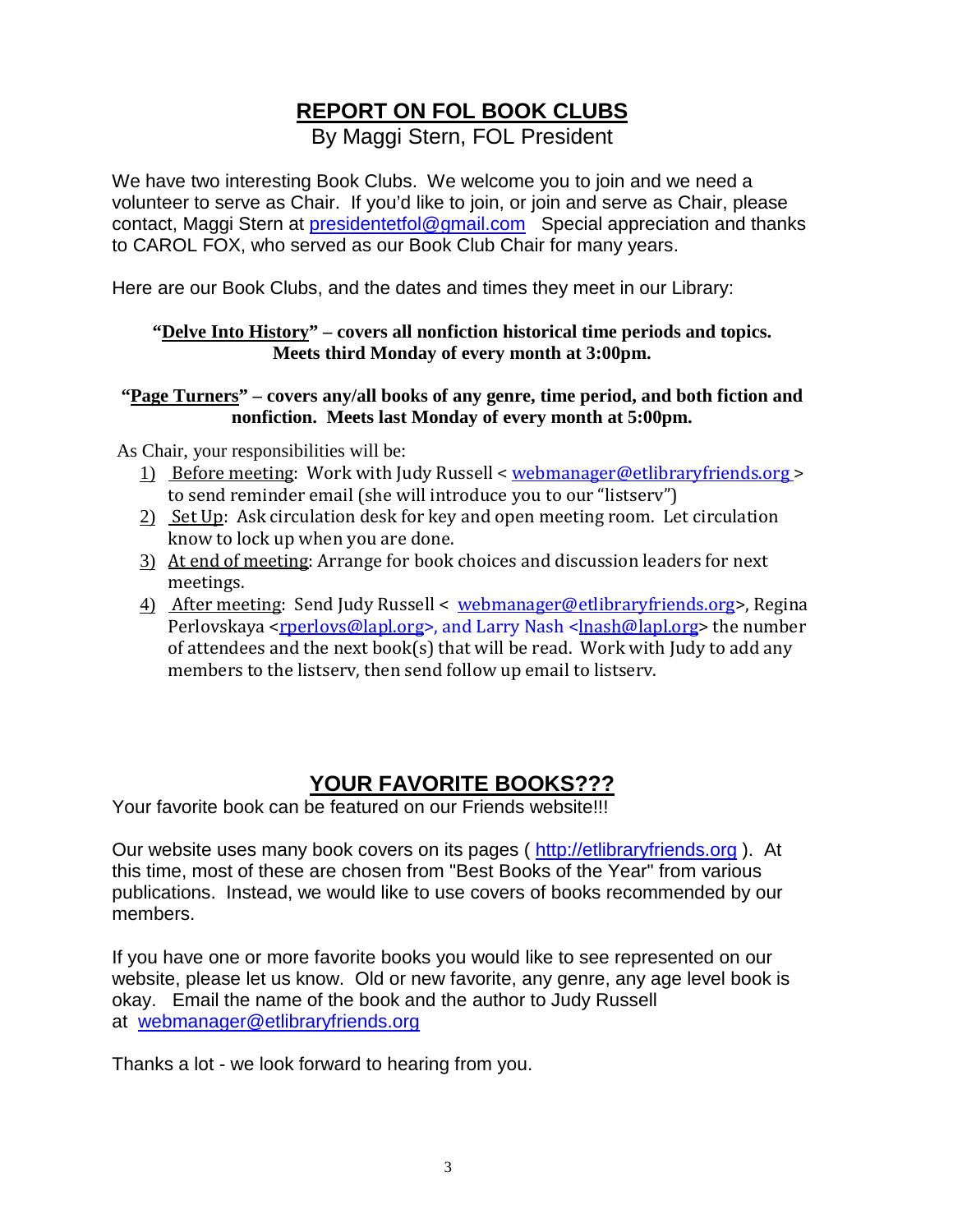### **HOT-OFF-THE-PRESS BOOKS**

HOTP are located on the "NEW BOOKS" shelves, next to the Information Desk, in our Library. HOTP may be borrowed for seven days and must be returned to our Library. HOTP cannot be reserved or renewed. (However, you may reserve titles through the Library's larger collection and "Hold" system.)

Half of the subscription to HOTP Books is an FOL gift; the other half is from the Central Library's funds. Information about selection and acquisition of books is at the bottom of our webpage. Our Librarians notify the Friends when HOTP Books are received and placed on shelves (see sample list with dates below); we date/list them quickly on our website -<http://www.etlibraryfriends.org/2hotoffthepress.php>

#### **November, 2018**

11/5 - Bryant, Kobe - The Mamba Mentality: How I Play King, Stephen - Elevation Orlean, Susan - The Library Book

11/1 - Connelly, Michael - Dark Sacred Night

#### **October, 2018**

10/31 - Forsyth, Frederick - The Fox Johansen, Iris - Vendetta Sparks, Nicholas - Every Breath

10/30 - Grisham, John - The Reckoning

10/22 - Kingsolver, Barbara - Unsheltered

10/20 - Woods, Stuart - *Desperate Measures* (Stone Barrington series)

10/16 - Kingsbury, Karen - *When We Were Young* (Baxter Family series)

10/12 - Brown, Brene - *Dare to Lead: Brave Work. Tough Conversations. Whole* **Hearts** 

> French, Tana - The Witch Elm Murakami, Haruki - Killing Commendatore Sanford, John - Holy Ghost (Virgil Flowers series)

10/11 - Albom, Mitch - The Next Person You Meet in Heaven: Sequel to The Five People You Meet in Heaven Macomber, Debbie - Alaskan Holiday Ondaatje, Michael - Warlight Patterson, James & James O. Born - Ambush (Detective Michael Bennett series) Picoult, Jodi - A Spark of Light

10/2 - Lewis, Michael - The Fifth Risk: Undoing Democracy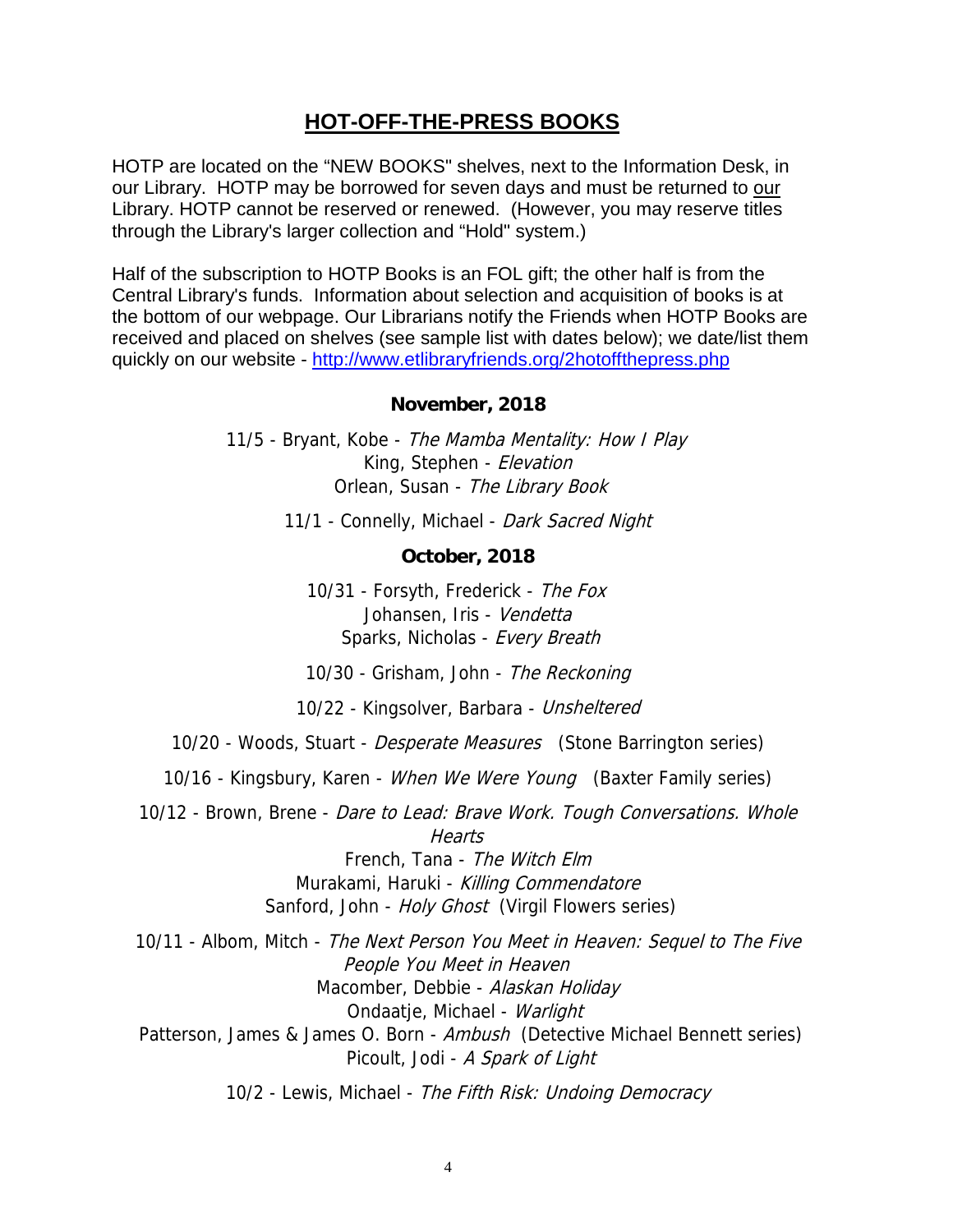### **MEMBERS RECOMMEND**

Looking for a good book to read? Try these links...

-- **[Page Turners' list](http://www.etlibraryfriends.org/3bookclub.php)** ---

#### ---- **[LAPL Reads](http://www.lapl.org/collections-resources/lapl-reads) --**

Also, check L. A Times **["Books"](http://www.latimes.com/books/)** section, and [N. Y. Times](http://www.nytimes.com/pages/books/index.html) **"Book"** page, especially Sunday page for its book reviews/best seller lists. And, try **[BookmarksMagazine.com](http://www.bookmarksmagazine.com/)** with reviews of current/recent books sorted by genre. Try **[BookPage.com](http://bookpage.com/)** with interviews/reviews of recent books, and free e-newsletters.

At the end of each Board and Annual Meeting, we share information on some of our readings and viewings. Here are the recommendations:

#### **2018**

The nearby Laemmle Town Center movie theater is showing Saturday live transmissions of Metropolitan Opera performances this season. Upcoming operas include Carmen, La Traviata and Die Walkurie. Meg Wolitzer - The Female Persuasion Rachel Kadish - The Weight of Ink Joshua Foer, Dylan Thuras, Ella Morton - Atlas Obscura: An Explorer's Guide to the World's Hidden Wonders Steven J. Ross - Hitler in Los Angeles: How Jews Foiled Nazi Plots Against Hollywood and America Bernard Cornwell - Fools and Mortals Dan Brown - Inferno Scott Eyman - Hank and Jim: The Fifty-Year Friendship of Henry Fonda and James **Stewart** Film: Three Billboards Outside Ebbing, Missouri Film: The Post Jennifer Egan - Manhattan Beach

For a complete list of **Members Recommend** and LAPL READS (i.e., librarian recommendations, hot titles, book lists, etc.), see: <http://www.etlibraryfriends.org/3recommend.php>

# **CALENDAR AT THE ENCINO-TARZANA LIBRARY**

A Garden of Choices for your interest and pleasure await you….

#### **Enjoy Encino-Tarzana Library Events** 1-818-343-1983

See our website for current Calendar and printable copy. All events that are sponsored or co-sponsored by our Friends are noted. <http://www.etlibraryfriends.org/4events.php>